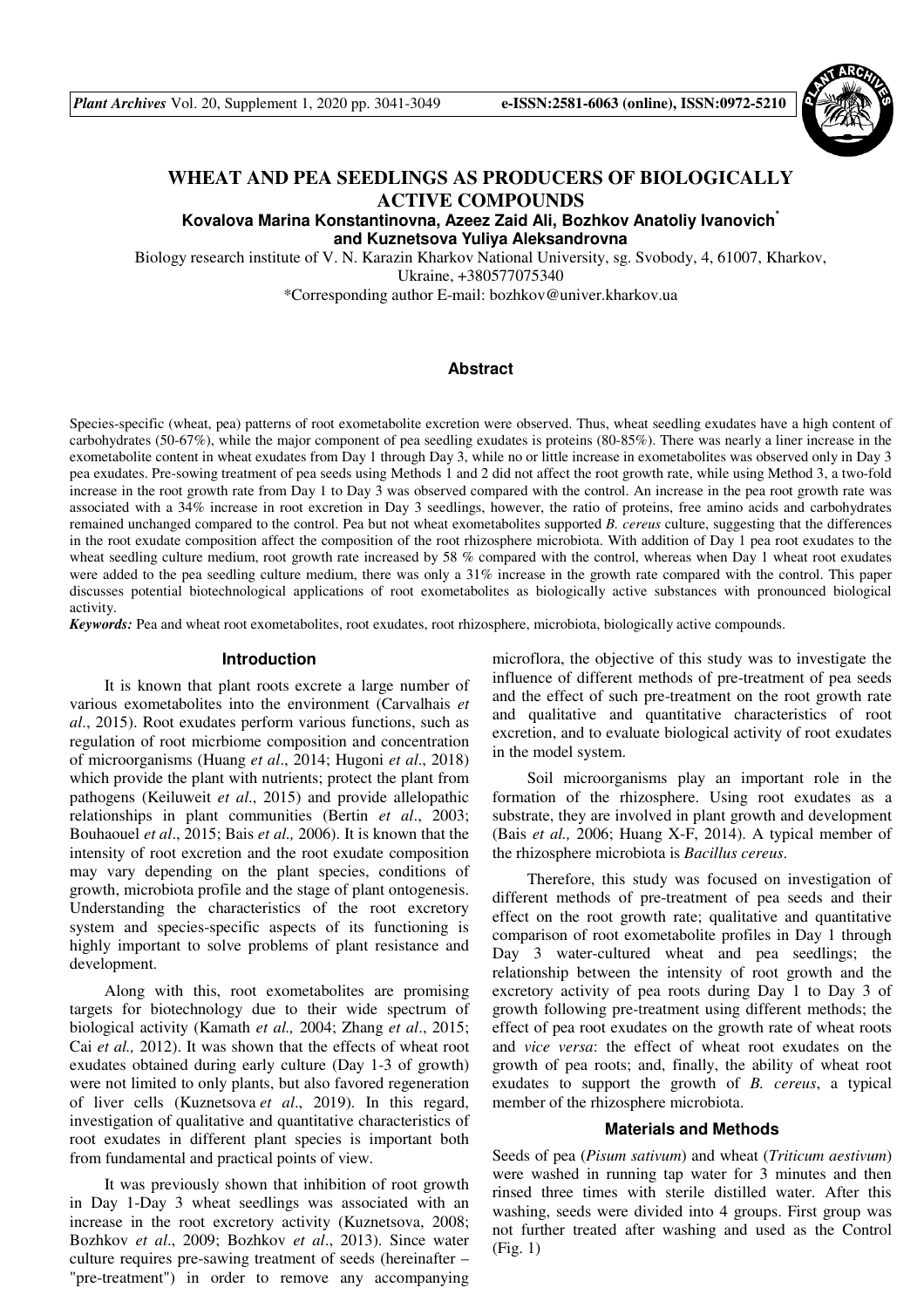

↑ **Adding a new portion of sterile distilled water to Petri dishes Fig. 1** Scheme of seed pre-treatment, culture and timing of root exudate (RE) collection

Next group was then washed in 0.05% potassium permanganate solution  $(K_2MnO_4)$ , and then rinsed with sterile distilled water. This was Method 1 of seed pretreatment (Fig. 1).

Another part of washed pea seeds was soaked in 70% ethanol for 30 seconds, then rinsed washed with sterile distilled water, then soaked in 5% sodium hypochlorite for 30 minutes and again rinsed with sterile distilled water. This was Method 2 of seed pre-treatment (Fig. 1).

The third part of washed pea seeds was soaked in 70% ethanol for 5 minutes, rinsed with sterile distilled water and soaked again in 5% sodium hypochlorite for 40 minutes and rinsed with sterile distilled water. This was Method 3 of seed pre-treatment (Fig. 1).

After pre-treatment, all groups of pea seeds were soaked in sterile distilled water for 24 hours at 26°C. After 24 hours of soaking, sprouted seeds from each treatment group were placed into 9.5 mm Petri dishes with 25 seeds/dish, so that only a small part of each seed was immersed in water. Three Petri dishes were made for each group meaning 3 technical replicates during each biological replicate. For this, 10 ml of sterile distilled water was added to the Petri dishes (Fig. 1). In order to exclude the risk of extraction of substances from the seeds, a test was carried out. For this, the medium where non-germinated seeds were cultured for 24 h was assayed and no proteins and carbohydrates were detected there. This confirmed that excretion of exometabolites from seeds themselves would not affect root activity. Therefore, medium would only contain substances that are specifically

excreted by the roots of germinating seeds, i.e. root exometabolites.

Then dishes with wheat and pea seedlings were placed in a chamber with continuous light at 25°С for 1, 2, and 3 days.

#### **Culture conditions for wheat and pea seeds**

Pre-treated using different methods and cultured in 9.5 cm Petri dishes seeds were analyzed and the number of nongerminated seeds was counted on Day 1, Day 2 and Day 3, to calculate the seed germination percentage.

In the next experiment, to obtain root exometabolites we selected germinated seeds and placed them in Petri dishes with 25 seeds per dish, added 10 ml of sterile distilled water and cultivated them at 25°С and 4 kLx light intensity. After 24 hours, aqueous solution of root exometabolites was collected under sterile conditions (this was the solution of Day 1 seedling root exometabolites) (Fig. 1). To the remaining in the same Petri dishes seedlings, another 10 ml of distilled sterile water were added, and seedlings were cultured under the same conditions for another 24 hours. After that, aqueous solution of root exometabolites was collected the same way - the solution of Day 2 seedling root exometabolites (Fig. 1). The same was done on Day 3 of seedling growth (Fig. 1). Therefore, a "flow-through" mode was used for collection of root exometabolites.

Total proteins, total carbohydrates and free amino acids were measured in aqueous Day 1, Day 2, and Day 3 solutions of root exometabolites, and the total amount of these compounds per 100 roots was calculated.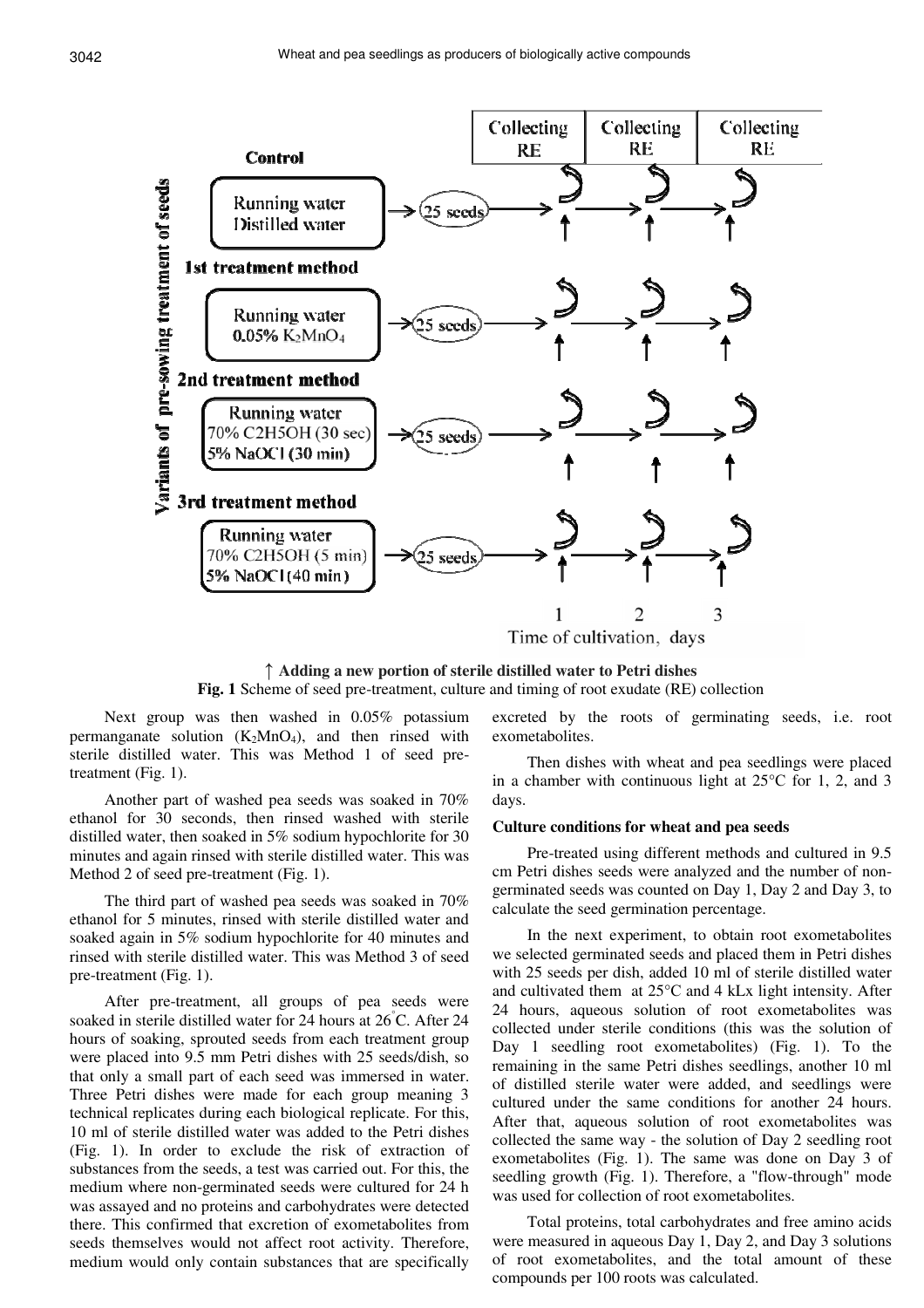## **Collection and border cell count**

Roots of wheat and pea seedlings were fixed in 2% glutaraldehyde and stained with 0.06% Trypan Blue. Then, apical parts of the roots were placed on the object slide in a drop of water and covered with a cover glass. The number of border cells in the apex was counted under a light microscope (LOMO, Russia) and calculated per root (Bozhkov *et al*., 2013).

For border cell preparative isolation, 0.5 ml distilled water was added to a compartment of a plastic culture plate fixed on a magnetic stirrer. The 1.5–2.0 cm long apical root zone (without detaching the root from the caryopsis) was plunged into actively stirring water for 1–2 min in order to remove the apex gel sheath with border cells. In one compartment, 20 to 50 roots were treated. Washing medium was transferred from a plate compartment into test tubes and centrifuged at 3000 g for 15 min in order to sediment border cells. The pellet containing border cells was fixed with 2% glutaraldehyde and stained with 0.06% Trypan Blue. The number of border cells removed by preparative method was counted in a Goryaev hemocytometer and calculated as a number of cells per root (Bozhkov *et al*., 2013).

#### **Total protein content, total carbohydrates and amino acids in root exudates**

The classical Lowry method was applied to measure protein content of root exudates (Lowry, 1957; Kuznetsova, 2008). The carbohydrate content of root exudates was measured as described in (Masuko, 2005; Kuznetsova, 2008). The content of free amino acids in exudates was measured according to the ninhydrin method described previously (Kuznetsova, 2008; Azeez *et al*., 2018).

## **Preparation of nutrient medium from Day 2 wheat and pea root exudates for a pure culture of** *B. cereus*

In order to determine whether root exometabolites can support microorganism (*B. cereus*) growth, agar-based culture media were prepared from wheat and pea root exudates and the growth rate of *B. cereus* in these media was determined. As a control, standard meat-peptone agar was used (3% agar).

To prepare the wheat and pea root exudate-based agar medium, root exudates of wheat and pea were collected on Day 2 of seedlings' growth. Root exudates from each plant species were concentrated in a vacuum evaporator twice and added 3% agar-agar.

## **Using wheat and pea root exudates as a germination media for pea and wheat, respectively**

One-day old wheat and pea seedlings were washed with distilled water to remove their own exudates. To determine the mutual influence of pea root exudates on wheat root growth and *vice versa*, - of wheat root exudates on pea root growth, the following scheme was used.

At the first stage, aqueous solutions of one-day-old wheat and pea root exudates were obtained and processed as previously described. The composition of the root exudates was previously determined.

Then, processed wheat root exudates were introduced into Petri dishes with pre-washed one-day old pea seedlings. Accordingly, processed pea root exudates were added to Petri dishes with pre-washed one-day old wheat seedlings. This way, a reciprocal exchange of root exometabolites was performed.

At the following stage, seeds of peas and wheat were cultured at 24 °C with corresponding root exudates added into culture medium. The length of germinated roots was measured after 24 and 48 hours of culture. Based on this parameter, the effect of pea root exometabolites on the wheat growth and the effect of wheat exometabolites on pea growth was determined.

#### **Statistical analysis**

All experiments were carried out in 3 technical replicates (1 plate with 25 seeds each) and 3 biological replicates. Therefore, 225 seeds of pea or wheat were analyzed in each treatment group. For each parameter studied, the mean and the standard error of the mean were calculated. The differences between samples were analyzed using the non-parametric Mann-Whitney U-test (Mann and Whitney, 1947). Differences were considered statistically significant at P<0.05.

#### **Results**

#### **The effect of pre-treatment of pea seeds on germination and growth rate of roots**

After one day of soaking, 16% of the seeds remained non-germinated in the control group. After two days, this value decreased to 8% and remained unchanged on Day 3 of growth (Fig. 2A). None of the three methods of seed pretreatment had any significant effect on germination of pea seeds (Fig. 2A). Consequently, such seed treatments did not have any toxic effects on seeds.

After one day of growth, the mean length of pea roots in the control group was 0.58 cm, and by the end of Day 2 it reached 1.37 cm, suggesting the specific growth rate during Day 2 was higher than during Day 1 (Fig. 2B, C). On Day 3 of growth, the specific growth rate decreased compared with Day 2 (Fig. 2C). Therefore, in the control, the growth rate of pea roots from Day 1 through Day 3 was nonlinear.

Pre-treatment of pea seeds using Methods 1 and 2 did not have any significant effect on the root growth rate and the patterns of their specific growth rates (Fig. 2). However, pretreatment of pea seeds using Method 3 was accompanied by a significant increase in the growth rate of pea roots: after pretreatment using Method 3, the length of pea roots on Day 1 of growth reached 1.2 cm, thereby twice exceeding the value in the control group (Fig. 2B). At the same time, the pattern of the specific growth rate in this group did not differ from that in the control (Fig. 2C).

At the next stage, the relationship between the growth rate of pea roots and the rate of root exometabolite excretion into medium was determined. We found that pea root exometabolites contained 80-85% of proteins, while in wheat the main proportion of exometabolites made carbohydrates (50-67%) (Table 1).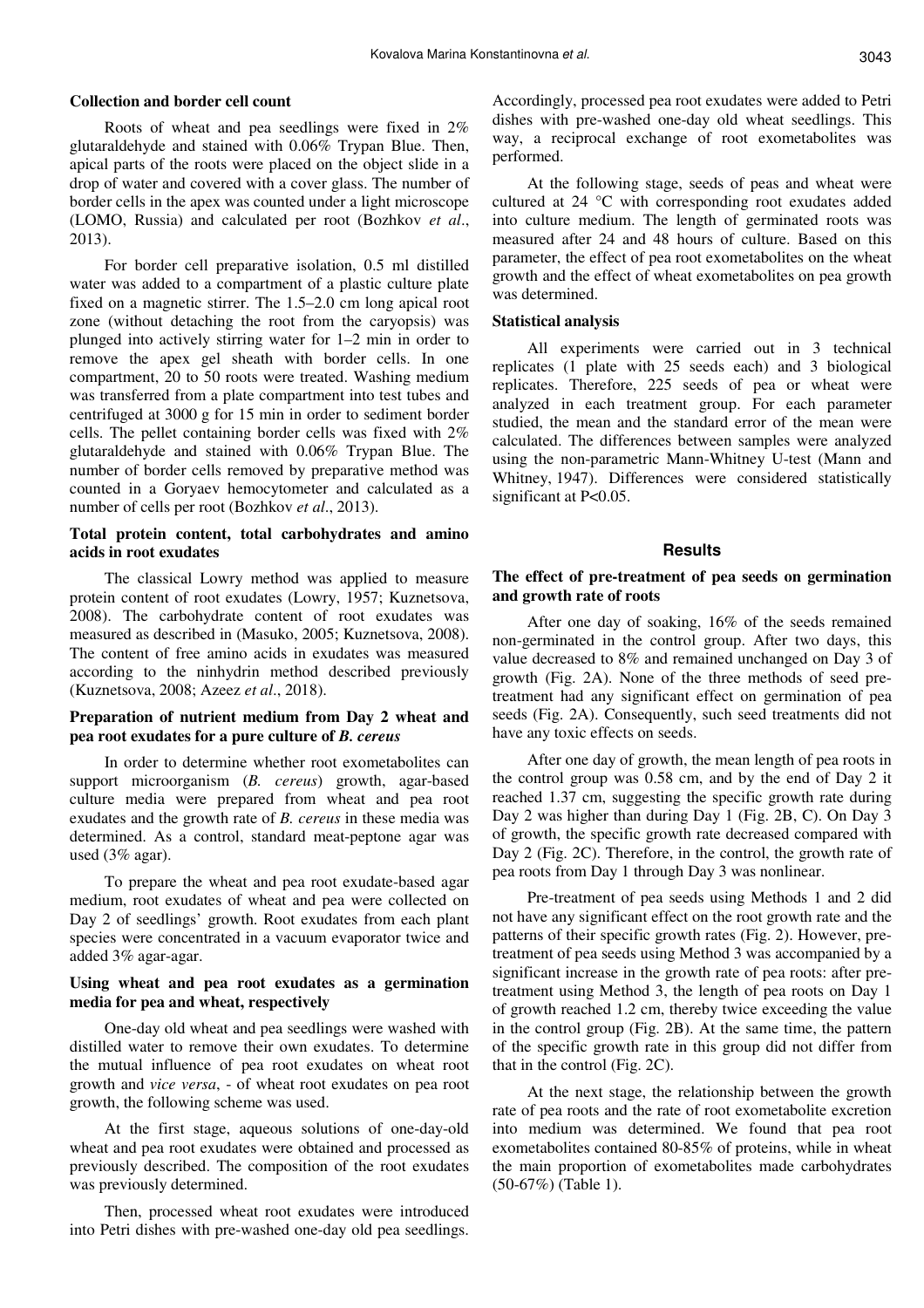

**Fig. 2 :** Proportion of non-germinated pea seeds on Day 1, Day 2 and Day 3 in % (A), the length of seedlings on Day 1, Day 2 and Day 3 (B) and the specific growth rate of pea root seedlings (C) in the control (without pre-sowing treatment - 1) and following pre-treatment using different methods: 2 – Method 1 (0.05% potassium permanganate solution); 3 - Method 2 (30 seconds in 70% ethanol and 30 minutes in 5% sodium hypochlorite); 4 – Method 3 (5 minutes in 70% ethanol and 40 minutes in 5% sodium hypochlorite)

 $*$  - indicates a significant difference ( $P < 0.05$ ) compared with the control (untreated seeds)

**Table 1:** Free amino acids, proteins and carbohydrates in wheat and pea root exudates and the ratio of these compounds in pea vs. in wheat exudates

| <b>Content of root</b><br>exometabolites         | Day of<br>growth | Wheat             | Pea                | Pea to wheat ratio<br>+ - increase<br>- - decrease |
|--------------------------------------------------|------------------|-------------------|--------------------|----------------------------------------------------|
| protein,<br>$\mu$ g 100 seeds <sup>-1</sup>      |                  | $338.5\pm40.8$    | $4961.7 \pm 128.4$ | $+14.6$ times                                      |
|                                                  |                  | $693.8 \pm 101.4$ | $4716.3 \pm 233.3$ | $+6.8 \times$                                      |
|                                                  |                  | 1456.3±158.4      | 5654.3±381.4       | $+3.9$ times                                       |
| amino acids,<br>$\mu$ g 100 seeds <sup>-1</sup>  |                  | $130.0 \pm 14.7$  | $274.9 \pm 62.9$   | $+2.1$ times                                       |
|                                                  |                  | $702.4 \pm 55.2$  | $337.0 \pm 68.5$   | $-2.1 \text{ times}$                               |
|                                                  |                  | $1112.2 \pm 64.4$ | $465.5 \pm 40.8$   | $-2.4 \times$                                      |
| carbohydrates<br>$\mu$ g 100 seeds <sup>-1</sup> |                  | 949.7±106.2       | $597.1 \pm 32.2$   | $-1.6 \text{ times}$                               |
|                                                  |                  | 1342.8±98.2       | $718.2 \pm 35.6$   | $-1.9$ times                                       |
|                                                  |                  | 3311.5±318.3      | $975.9 \pm 58.8$   | $-3.4 \times$                                      |

Further, the patterns of excretory activity of pea and wheat roots differed from Day 1 through Day 3 of growth. The content of proteins, free amino acids and carbohydrates in wheat exudates increased from Day 1 through Day 3 almost linearly, while in pea exudates there were little or no changes in the content of these groups of exometabolites (Table 1). The differences in the patterns of wheat and pea root excretory activity are further confirmed by the changes in ratios of proteins, amino acid and carbohydrate content in root exudates on Day 1, Day 2 and Day 3 of seedlings growth in wheat and pea. Protein content of Day 1 pea root exudates was 14 times higher compared with wheat exudates, while

Day 3-old pea seedlings excreted only 3.9 times more protein compared with wheat (Table 1).

Therefore, wheat and pea root exudates differed in composition and patterns of exometabolite excretion into water medium. Since excretion of proteins and amino acids is of a great interest in terms of practical applications, at the following stage we investigated the relationship between pea seedlings' root growth intensity, which varied depending on the method of seed pre-treatment, and their excretion of proteins, amino acids and carbohydrates.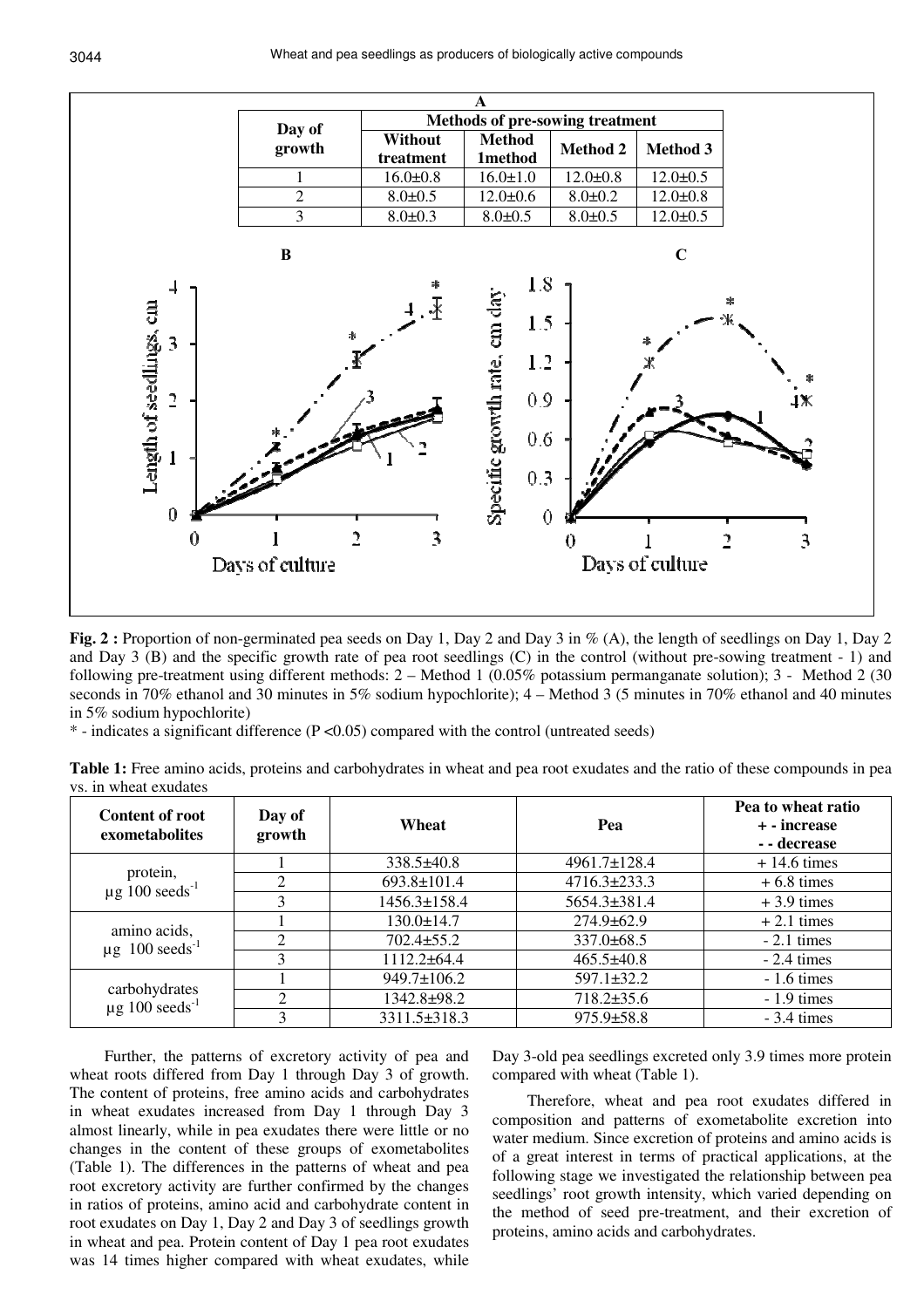## **The effect of seed pre-treatment on the quantitative content and qualitative composition of exometabolites in pea seedlings from Day 1 through Day 3 of growth**

As was shown above, protein content of pea root exudates made over 80% of all compounds, and this amount changed little from Day 1 to Day 3 of culture. Pre-treatment of seeds using Methods 1 and 2 did not change protein content (Table 2). However, after seed pre-treatment using Method 3, the content of proteins in root exudates increased by about 20%, 14% and 33% on Day 1, Day 2 and Day 3 of growth, respectively, compared with the control (Table 2). Therefore, pre-treatment of pea seeds using Method 3 resulted in an increase in the growth rate of seedlings and an increase in the protein content of root exudates.

**Table 2:** Total protein, free amino acids and carbohydrates in root exudates of pea seedlings on Days 1, 2 and 3 after different pre-sowing treatment

| <b>Content of root</b>                        | Day of<br>growth            | <b>Control</b>  | <b>Pre-treatment method</b> |                 |                 |
|-----------------------------------------------|-----------------------------|-----------------|-----------------------------|-----------------|-----------------|
| exometabolites                                |                             |                 | <b>Method 1</b>             | <b>Method 2</b> | <b>Method</b> 3 |
| protein,<br>mg $100 \text{ seeds}^{-1}$       |                             | $4.9 \pm 0.1$   | $4.7 \pm 0.2$               | $4.6 \pm 0.2$   | $5.5 \pm 0.2$   |
|                                               | 2                           | $4.7 \pm 0.2$   | $4.8 \pm 0.2$               | $4.7 \pm 0.2$   | $5.4 \pm 0.1$   |
|                                               | 3                           | $5.6 \pm 0.3$   | $5.5 \pm 0.4$               | $5.5 \pm 0.4$   | $7.5 \pm 0.4$   |
| amino acids,<br>mg $100 \text{ seeds}^{-1}$   |                             | $0.27 \pm 0.06$ | $0.30 \pm 0.05$             | $0.32 \pm 0.08$ | $0.39 \pm 0.08$ |
|                                               | $\mathcal{D}_{\mathcal{L}}$ | $0.33 \pm 0.06$ | $0.23 \pm 0.03$             | $0.31 \pm 0.04$ | $0.24 \pm 0.05$ |
|                                               | 3                           | $0.46 \pm 0.04$ | $0.47 \pm 0.03$             | $0.46 \pm 0.02$ | $0.56 \pm 0.02$ |
|                                               |                             | $0.59 \pm 0.03$ | $0.61 \pm 0.04$             | $0.77 \pm 0.03$ | $0.78 \pm 0.06$ |
| carbohydrates,<br>mg $100 \text{ seeds}^{-1}$ | 2                           | $0.72 \pm 0.03$ | $0.71 \pm 0.03$             | $0.84 \pm 0.03$ | $0.77 \pm 0.06$ |
|                                               |                             | $0.98 \pm 0.06$ | $1.06 \pm 0.09$             | $0.96 \pm 0.05$ | $1.41 \pm 0.08$ |

Patterns of free amino acids content in root exudates were similar to that of protein with a 21% increase in amino acid and a 33% increase in protein content after seed pretreatment using Method 3, compared with the control (Table 2).

Seed pre-treatment using Methods 1 and 2 did not change the carbohydrate content compared with the control. Neither did it change significantly after pre-treatment using Method 3, except on Day 3, when the carbohydrate content of exudates increased by about 43% compared with the control (Table. 2). Therefore, a 2-fold increase in the growth rate of pea roots on Day 3 observed after pre-treatment using Method 3, was accompanied by an increase in the excretory activity of root exudates compared with the control.

Root border cells are known to play an important role in the intensity and characteristics of the root excretion (Hawes *et al*., 1998; Bozhkov *et al*., 2007). Estimation of the number of border cells in the rhizosphere of wheat and pea roots showed that, Day 1 wheat roots had 80-100 border cells per root, while in pea this number varied from one to several thousand border cells per root (Fig. 3). It should be noted that border cells of wheat and pea roots differ in their size and shape (Fig. 3B).



**Fig. 3 :** Number of border cells in the rhizosphere of wheat and pea roots on Day 1 (A) and morphology of these cells (B). Number of border cells in the rhizosphere of pea (I) and wheat (II) roots after 3, 6 and 24 hours of culture in water medium (C)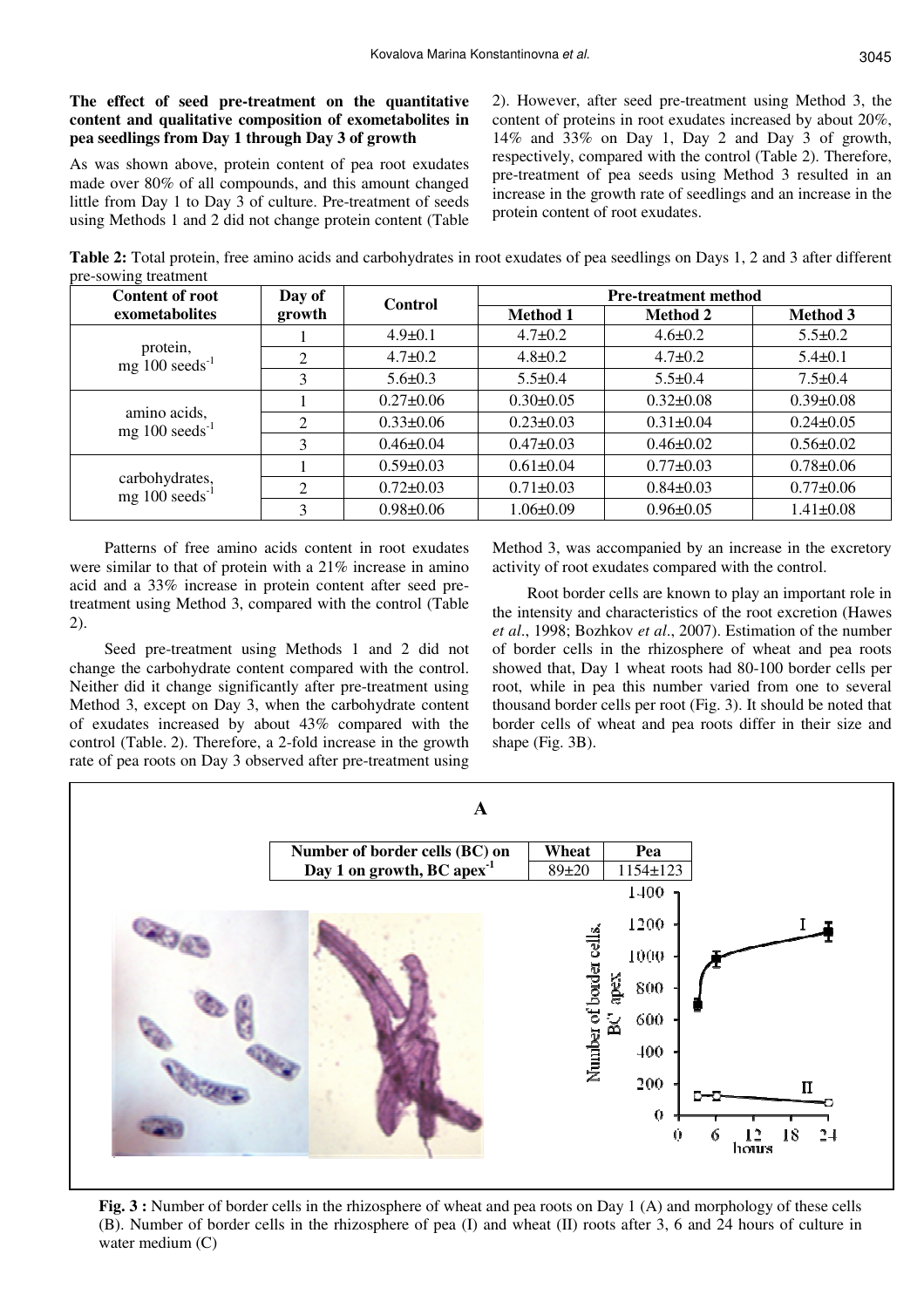In the next series of experiments, the patterns of "transition" of border cells into the rhizosphere of pea and wheat roots were determined. It was observed that already after first 3 hours of culture, pea rhizosphere contained 700 border cells per root, while wheat rhizosphere had only about one hundred cells (Fig. 3C). Such rapid development of the root excretory apparatus can explain the large yield of root exometabolites in Day 1 pea seedlings.

These differences in the quantitative and qualitative characteristics of root exudates may be associated with structural and functional organization of the excretory apparatus of the root in different plant species.

## **Investigation of biological activity of root exudates of pea and wheat on model systems**

In the next series of experiments, the ability exometabolites from wheat and pea root exudates to support *B. cereus* growth was determined. As a control culture medium for *B. cereus*, standard meat-peptone agar (MPA) was used.

When *B. cereus* was cultured with wheat exudates, no growth was observed, suggesting that this bacterium is not able to absorb wheat exometabolites (Fig. 4A). In contrast, when *B. cereus* was cultured with pea exudates, the bacteria formed the same white, rounded colonies as with the control MPA medium (Fig. 4A).

The area of *B. cereus* colonies was measured to evaluate the growth rate of bacterial culture, and no association between the area of colonies and the method of seed pre-treatment was found, but it was 70-80 % less than the area of *B. cereus* colonies cultured in MPA (Fig. 4B), suggesting that root exudates of pea and wheat have different biological activities with respect to soil microorganisms, in particular, *B. cereus*.



**Fig. 4 :** Growth of *Bacillus cereus* on agar media (A): meat-peptone agar (1), wheat root exudate-based media (2, 3, 4) obtained from Day 2 seedlings and pea root exudate-based media (5, 6, 7) obtained from Day 2 seedlings. The relative area of the colonies of *Bacillus cereus* (B) grown, respectively, on MPA plate (1), on agar plate with pea root exudates obtained without pre-sowing treatment (2), on agar plate with pea root exudates obtained after pre-treatment using Method 1 (3) and after pre-treatment using Method 2 (4)

 $*$  - indicates a significant difference (P < 0.05) compared with the MPA

Components of root exudates can provide an allelopathic effect on the growth and development of other plant species. Here we also studied an inter-species reciprocal effect of wheat root exudates on the growth of pea roots, and of root pea exudates on the growth of wheat roots. For this, root exudates obtained from Day 1 pea seedlings were added into Petri dishes with one Day 1 wheat seedlings. It was found that after addition into culture medium, root exudates

obtained from Day 1 pea improved wheat root growth by about 31% compared with the control after 24 hours of culture, and by about 58% after 48 hours of culture (Fig. 5). Addition of Day 1 wheat exudates to Petri dishes with Day 1 pea seedling also demonstrated a stimulating effect on root growth, but it was less pronounced compared with pea exudates added to wheat roots (Fig. 5)



**Fig. 5 :** The effect of Day 1 pea root exudates on the growth rate of wheat roots (A). The effect of Day 1 wheat root exudates on the growth rate of pea roots (B) 1 - control without root exudates added; 2 - after adding root exudates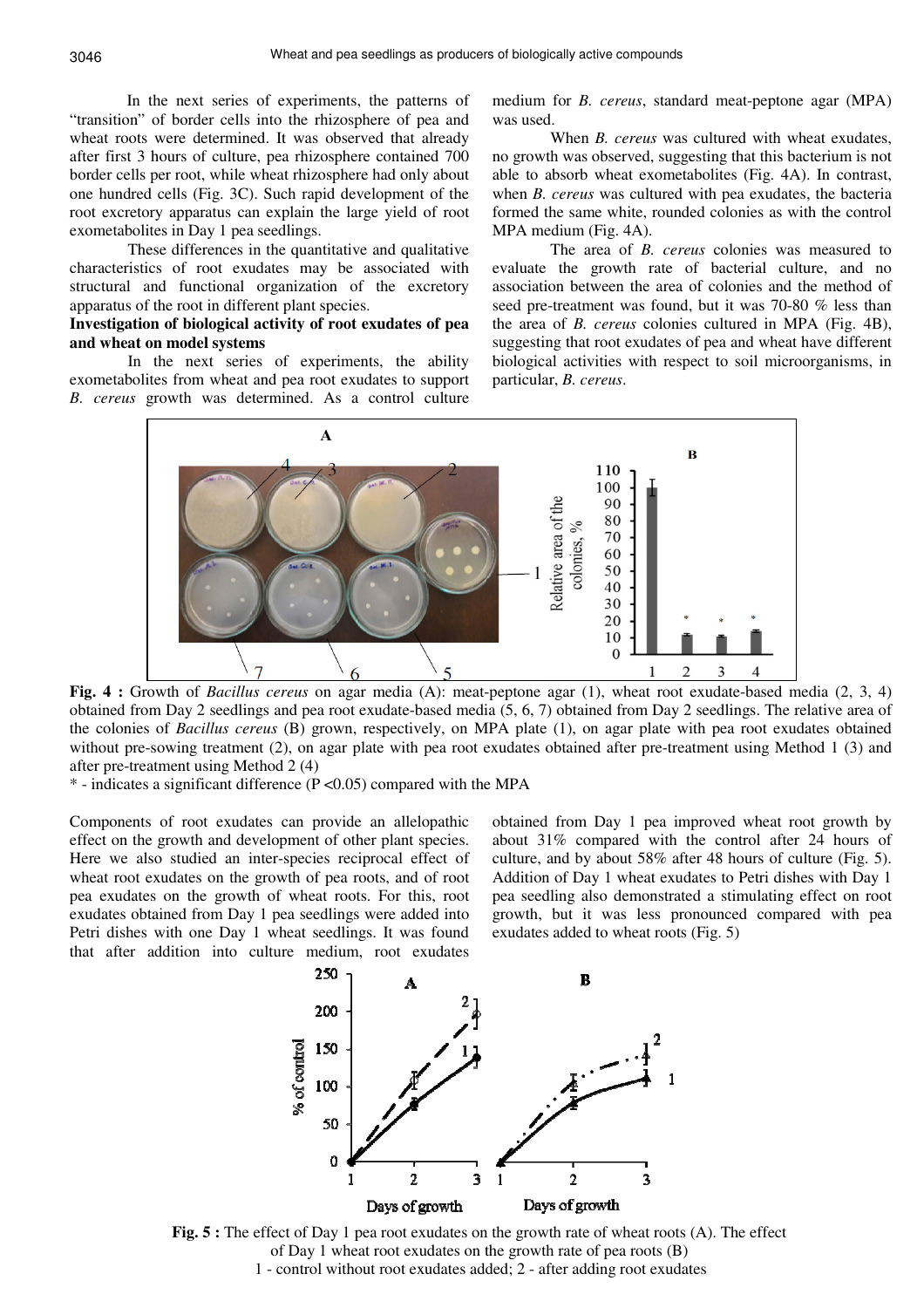## **Discussion**

Summarizing the results of this study, the following main findings can be outlined: (1) the growth rate of pea roots from Day 1 through Day 3 was nonlinear; (2) the patterns of excretion of root exometabolites and their composition differed significantly in wheat and pea at the initial growth stages; (3) pre-treatment of pea seeds with 70% alcohol and sodium hypochlorite stimulated root growth from Day 1 to Day 3 and increased their excretory activity; (4) pea root exometabolites can be absorbed by *B. cereus*, a soil bacterium, while wheat exometabolites cannot make a substrate for growth of these bacteria; (5) pea root exometabolites improved the growth of wheat roots by about 58%, while wheat root exometabolites only improved pea root growth by about 31%.

Speculating about these results, the non-linearity of the root growth rate from Day 1 through Day 3 can be explained by characteristics of the root cell proliferation. It is known, that in the apical meristem of the root cells are aligned in regular rows that are organized in repeating modules (Clowes, 2000; Waisel *et al.,* 2002). Each cell module has its own rhythm of proliferative activity (Barlow, 1987; Кравец, 2012), resulting in a nonlinearity of the root growth rate. Along with this, an expressed daily patterns of the root growth during first days of development is explained by the relatively synchronous passage of cells through the cycle during Days 1 to 3 (Loef, Van Onckelen, 2004). Later, asynchrony of the cell division is observed.

Differences in the patterns of root exometabolite excretion between wheat and pea can be explained by structural differences in organization of the root meristem in pea and wheat. While the root meristem of pea belongs to the so-called 'open' type, and already starting from the first day of root growth a large number of border cells (up to one thousand of BC/apex) and exometabolites are released into the rhizosphere, in wheat, which has a 'closed' type of meristem, the number of border cells released into the rhizosphere, is much lower (up to several hundreds of BC/apex). As a result, the secretory activity of pea roots quickly reaches the plateau, while this is achieved much more slowly in wheat, which excretion reaches the plateau only on Day 3. These features must be taken into account for biotechnological applications using pea and wheat seedlings as producers of biological substances.

The different root exudate composition in pea and wheat strongly suggests that different types of plants can become a source of different composition of biologically active compounds (Kamath *et al.*, 2004; Zhang *et al.,* 2015; Cai *et al*., 2012).

Differences in biological activity of root exometabolites suggested by the effect of pea root exometabolites on *B. cereus* in this study, further confirm the results of other studies on the effects of wheat root exometabolites on the proliferative activity of liver cells (Kuznetsova *et al.*, 2018) and of a number of pathogenic microorganisms (Kuznetsova, 2008).

Further, an interesting, from research and practical points of view, object is protein-rich pea root exudates. In this study we found that pre-treatment of pea seeds with 70% ethyl alcohol and sodium hypochlorite improved root growth and did not inhibit but increased their excretion.

Root growth can be stimulated by: (1) a specific effect of stimulation by phytohormones or other cytokines (Zhang *et al*., 2016; Sun *et al*., 2016); (2) a non-specific effect of low concentrations of toxic compounds, called hormesis. It was shown that low doses of radiation, low concentrations of toxic chemical compounds, in particular heavy metal ions, induce synthesis of specific stress proteins (Emamverdian *et al*., 2015), cause metabolic changes (Ashrafa and Tang, 2017; Chia, 2015), alter expression of a number of genes (Liu *et al*., 2019) and in some cases this is accompanied by activation of proliferation. It is known that hormesis is characterized by a U-shaped dose- or time-dependent response to exogenous factors, as was the case here.

It can be assumed that pre-treatment of seeds provided, on the one hand, the "selection" of actively growing plants, and on the other hand, it induced hormesis. Since hormesis is a response to the action of toxic compounds of various nature, it can be assumed that the increase in the excretory activity against the background of a non-specific stimulation of root growth can also be attributed to compensatory hormesis-based adaptation of plants.

In summary, wheat and pea seedlings are promising targets for root biotechnology. Day 1 to Day 3 seedlings can be a source of root exudates of different composition and with different biological activity, and seed pre-sowing treatment can be used for regulation of root growth and excretion.

#### **Conclusions**

- 1. The pre-sowing treatment of pea seeds with 70% ethyl alcohol for 5 minutes and 5% sodium hypochlorite for 40 minutes resulted in a 2-fold increase in the root growth rate. The specific growth rate of pea roots was non-linear but followed a U-shaped curve with a maximum reached on Day 2 of growth.
- 2. Wheat root exometabolites are mainly represented by carbohydrates (50-67% of the main components), while in peas the predominant group is proteins (80-85% of the main components). Excretion of wheat roots (closedtype of meristem) increased almost linearly from Day 1 through Day 3 of growth, and in pea (open-type of meristem) one day after induction of growth, the excretory activity reached plateau.
- 3. Pea but not wheat root exometabolites supported growth of soil bacteria *B. cereus*, which suggests that different plant species form specific allelopathic microenvironments.
- 4. Pea root exometabolites improved the root growth rate of wheat seedings in water culture by 58%, while wheat root exometabolites increased the root growth rate of pea seedings by only 31%.
- **5.** The number of border cells in the rhizosphere of Day 1 wheat roots is 89 cells per apex, and in the rhizosphere of peas 1154 border cells/apex formed during this culture time.

#### **References**

Ashrafa, U. and Tang, X. (2017). Yield and quality responses, plant metabolism and metal distribution pattern in aromatic rice under lead (Pb) toxicity. Chemosphere. 176: 141-155.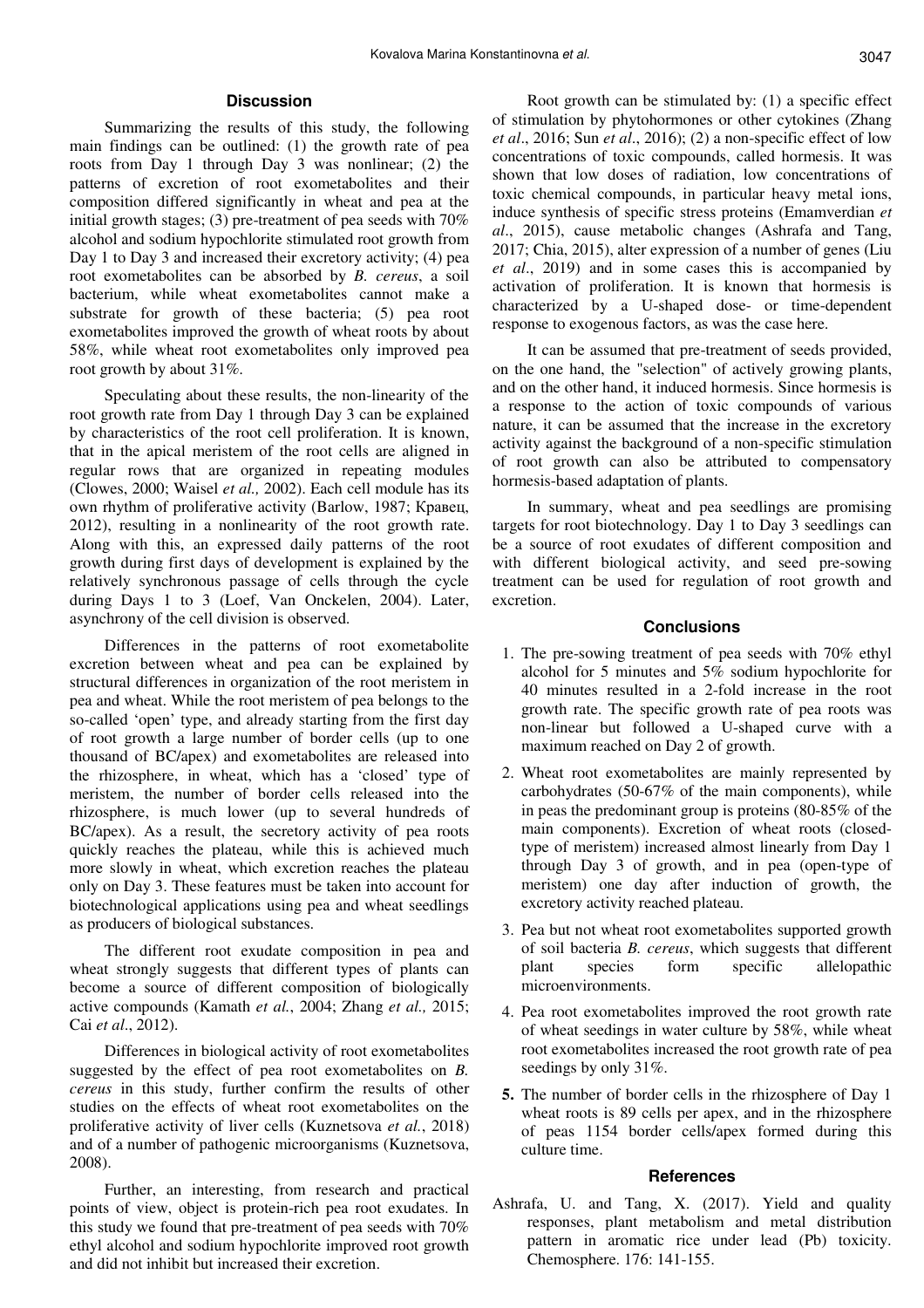- Azeez, Z.A.; Kovalova, M. and Bozhkov, A.I. (2018). Effects of pre-sowing seed treatment on the growth rate of seedlings and the activity of the excretory system of the wheat root in aquatic culture. International Journal of Agriculture, Environment and Biotechnology. 11(3): 573-583.
- Bais, H.P.; Weir, T.L.; Perry, L.G.; Gilroy, S. and Vivanco, J.M. (2006). The role of root exudates in rhizosphere interactions with plants and other organisms. Annual Review of Plant Biology. 57: 233-266.
- Barlow, P.W. (1987). Cellular packets, cell division and morphogenesis in the primary root meristem of *Zea mays* L. New Phytol. 105: 27–56.
- Bertin, C.; Yang, X. and Weston, L.A. (2003). The role of root exudates and allelochemicals in the rhizosphere. Plant and Soil. 256(1): 67–83.
- Biate, D.L.; Kumari, A.; Annapurna, K.; Kumar, L.V.; Ramadoss, D.; Reddy, K.K. and Naik, S. (2014). Legume root exudates: their role in symbiotic interactions. Plant Microbes Symbiosis: Applied Facets. 259-271.
- Bouhaouel, I.; Gfeller, A.; Fauconnier, M-L.; Rezgui, S.; Amara, H.S. and Jardin, P. (2015). Allelopathic and autotoxicity effects of barley (*Hordeum vulgare L. ssp. vulgare*) root exudates. В*ioControl*. 60(3): 425–436.
- Bozhkov, A.I.; Yu, A.K. and Menzyanova, N.G. (2007). Interrelationship between the growth rate of wheat roots, their excretory activity, and the number of border cells. Russian Journal of Plant Physiology. 54(1): 97– 103.
- Bozhkov, A.I.; Yu, A.K. and Menzyanova, N.G. (2009). Effect of sodium fluoride on the root apex border cells in one-day-old wheat seedlings. Rus J Plant Physiol., 56: 480-487.
- Bozhkov, A.I.; Yu, A.K.; Menzyanova, N.G. and Kovaleva, M.K. (2013). The Role of Root Bolder Cells in the Formation of a Root-Microenvironment System in Wheat Seedlings. From Seed Germination to Young Plants: Ecology, Growth and Environmental: Influence: Nova Publishers, 124-148.
- Cai, Z.; Kastell, A.; Knorr, D. and Smetanska, I. (2012). Exudation: an expanding technique for continuous production and release of secondary metabolites from plant cell suspension and hairy root cultures. Plant Cell Rep. 31: 461-477.
- Carvalhais, L.C.; Dennis, P.G.; Badri, D.V.; Kidd, B.N.; Vivanco, J.M. and Schenk, P.M. (2015). Linking jasmonic acid signaling, root exudates, and rhizosphere microbiomes. MPM. 28(9): 1049-1058.
- Chia, M.A.; Lombardi, A.T.; da Graça Gama Melão, M. and Parrish, C.C. (2015). Combined nitrogen limitation and cadmium stress stimulate total carbohydrates, lipids, protein and amino acid accumulation in *Chlorella vulgaris* (Trebouxiophyceae). Aquatic Toxicology. 60: 87-95.
- Clowes, F.A.L. (2000). Pattern in root meristem development in angiosperms. New Phytol. 146: 83–94.
- Emamverdian, A.; Ding, Y.; Mokhberdoran, F. and Xie, Y. (2015). Heavy metal stress and some mechanisms of plant defense response. The Scientific World Journal. 1- 18.
- Hawes, M.C.; Brigham, L.A.; Wen, F.; Woo, H.H. and Zhu, Y. (1998). Function of root border cells in plant health:

Pioneersin the rhizosphere. Annual Review of Phytopathology. 36: 311-327.

- Huang, X-F.; Chaparro, J.M.; Reardon, K.F.; Zhang, R.; Shen, Q. and Vivanco, J.M. (2014). Rhizosphere interactions: root exudates, microbes, and microbial communities. Botany. 92: 267–275.
- Hugoni, M.; Luis, P.; Guyonnet, J. and Haichar, F.Z. (2018). Plant host habitat and root exudates shape fungal diversity. Mycorrhiza. 28(5–6): 451–463.
- Jardin, P. (2015). Allelopathic and autotoxicity effects of barley (*Hordeum vulgare L. ssp. vulgare)* root exudates. Bio. Control. 60: 425–436.
- Kamath, R.; Schnoor, J.L. and Alvarez, P.J.J. (2004). Effect of Root-Derived Substrates on the Expression of nahlux Genes in Pseudomonas fluorescens HK44: Implications for PAH Biodegradation in the Rhizosphere. Environ. Sci. Technol. 38(6): 1740–1745.
- Keiluweit, M.; Bougoure, J.J.; Nico, P.S.; Pett-Ridge, J.; Weber, P.K. and Kleber, M. (2015). Mineral protection of soil carbon counteracted by root exudates. Nature Climate Change. 5: 588–595.
- Kravets, E.A.; Berezhnaya, V.V.; Sakada, V.I.; Rashidov, N.M. and Grodzinsky, D.M. (2012). Structural architectonics of the apical root meristem in connection with a quantitative assessment of the degree of its radiation damage. Cytology and genetics. 2: 12-23.
- Kuznetsova, Y. (2008) Recepience, characteristic and biological activity of wheat root exudates. Dissertation, V.N. Karazin Kharkiv National University. 1-154.
- Kuznetsova, Yu. A.; Bozhkov, A.I.; Menzyanova, N.G.; Goltvyansky, A.V. and Azeez, A.Z. (2019). Root exudates of wheat seedling express antibacterial and antioxidant activity and stimulate proliferation of liver cells. Indian journal of natural products and resources. 9(4): 303-310.
- Liu, J.; Gao, Y.; Tang, Y.; Wang, D.; Chen, X.M.; Yao, Y. and Guo, Y. (2019). Genome-wide identification, comprehensive gene feature, evolution, and expression analysis of plant metal tolerance proteins in *Tobacco* under heavy metal toxicity. Front. Genet., 10: 1-20.
- Lowry, O.B.; Rosebrough, N.J.; Farr, A.L. and Randall, B.J. (1957). Protein mesurement with Folin phenol reagent. Biol. Chem. 193: 265-273.
- Mann, H.B. and Whitney, D.R. (1947). Two Random Variables is Stochastically Larger than the Other. The Annals of Mathematical Statistics, 18: 50-60.
- Masuko, T.; Minami, A.; Iwasaki, N.; Majima, T.; Nishimura, S.I. and Lee, Y.C. (2005). Carbohydrate analysis by a phenol–sulfuric acid method in microplate format. Analytical Biochemistry. 339: 69–72.
- Roef, L. and Onckelen, H.V. (2004). Cytokinin Regulation of the Cell Division Cycle. Plant hormones (Book) edited by Peter J. Davies, 241-261.
- Sheoran, V.; Sheoran, A.S. and Poonia, P. (2016). Factors affecting phytoextraction: A review. Pedosphere. 26(2): 148-166.
- Strehmel, N.; Hoehenwarter, W.; Mönchgesang, S.; Majovsky, P.; Krüger, S.; Scheel, D. and Lee, J. (2017). Stress-related mitogen-activated protein kinases stimulate the accumulation of small molecules and proteins in *Arabidopsis thaliana*. root exudates. Frontiers in Plant Science. 8: 1-13.
- Sun, L.; Tian, J.; Zhang, H. and Liao, H. (2016). Phytohormone regulation of root growth triggered by P